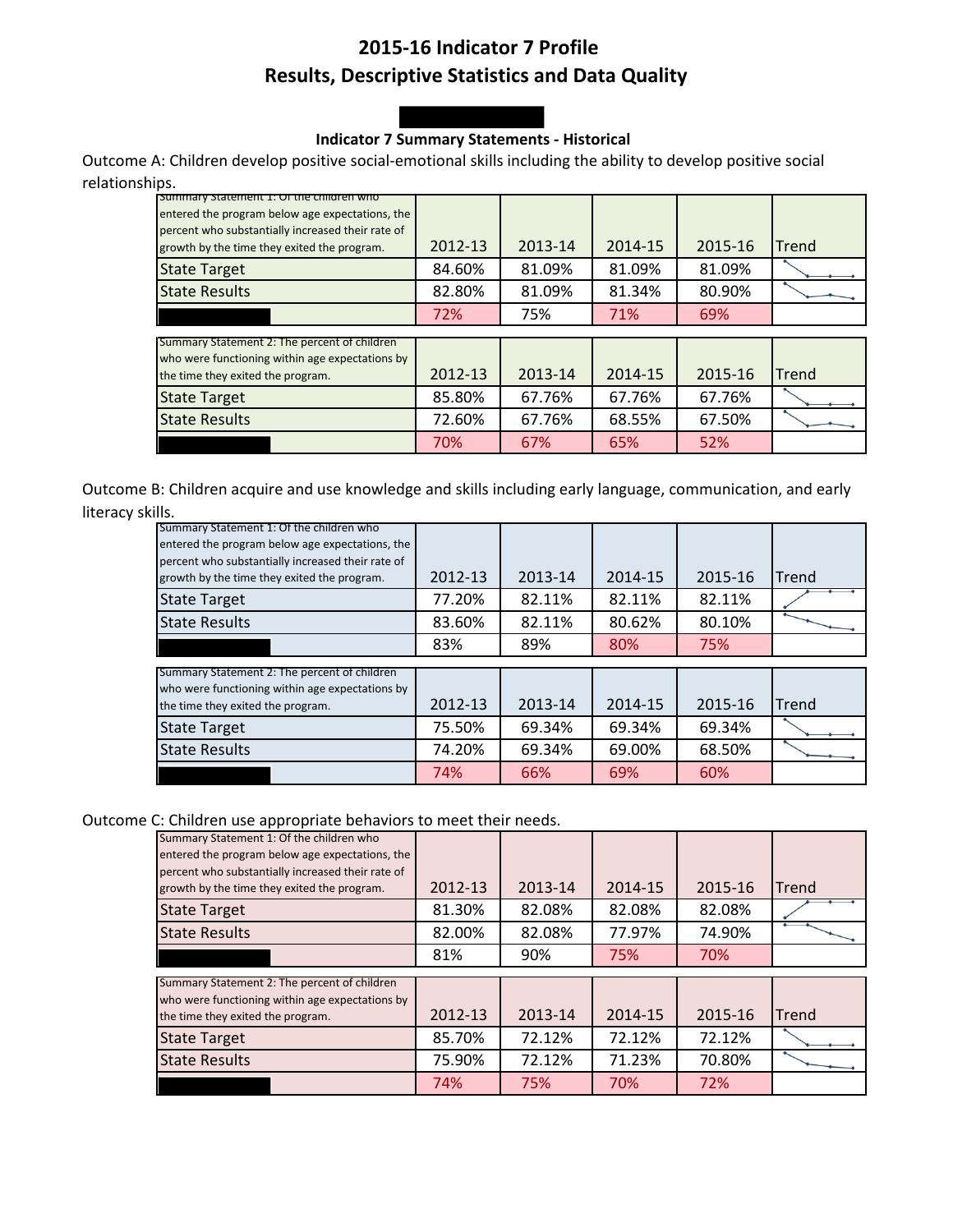#### **Progress Categories**

*a = percent of children who did not improve functioning* 

*b = percent of children who improved functioning but not sufficient to move* 

*nearer to functioing comparable to same-aged peers* 

*c = percent of children who improved functioning to a level nearer* 

*to same-aged peers but did not reach* 

*d = percent of chldren who improved functioning to reach a level comparable to same-aged peers* 

*e = percent of children who maintained functioning at a level comparable to same-aged peers*



#### 2015-16 AU data compared to statewide data:

|                 | <b>Outcome 1</b> |                 | <b>Outcome 2</b> |                 | <b>Outcome 3</b> |                |
|-----------------|------------------|-----------------|------------------|-----------------|------------------|----------------|
|                 |                  | <b>By Count</b> |                  | <b>By Count</b> | <b>By Count</b>  |                |
| <b>Category</b> | <b>State</b>     | <b>AU</b>       | <b>State</b>     | AU              | <b>State</b>     | AU             |
| a               | 172              | $\overline{2}$  | 190              | 2               | 283              | $\overline{2}$ |
| b               | 442              | 3               | 465              | 3               | 442              | 4              |
| $\mathsf{C}$    | 800              | 4               | 714              | 4               | 543              | 3              |
| d               | 1793             | 6               | 1816             | 6               | 1619             | 8              |
| e               | 1142             | 8               | 1064             | 8               | 1462             | 6              |
| totals          | 4349             | 23              | 4349             | 23              | 4349             | 23             |
|                 |                  | Percentage      | Percentage       |                 |                  | Percentage     |
| Category        | <b>State</b>     | <b>AU</b>       | <b>State</b>     | <b>AU</b>       | <b>State</b>     | AU             |
| a               | 4.0%             | 5%              | 4.4%             | 5%              | 6.5%             | 5%             |
| $\mathbf b$     | 10.2%            | 10%             | 10.7%            | 10%             | 10.2%            | 10%            |
| $\mathsf{C}$    | 18.4%            | 25%             | 16.4%            | 25%             | 12.5%            | 30%            |
| d               | 41.2%            | 30%             | 41.8%            | 30%             | 37.2%            | 25%            |
| e               | 26.3%            | 10%             | 24.5%            | 10%             | 33.6%            | 10%            |